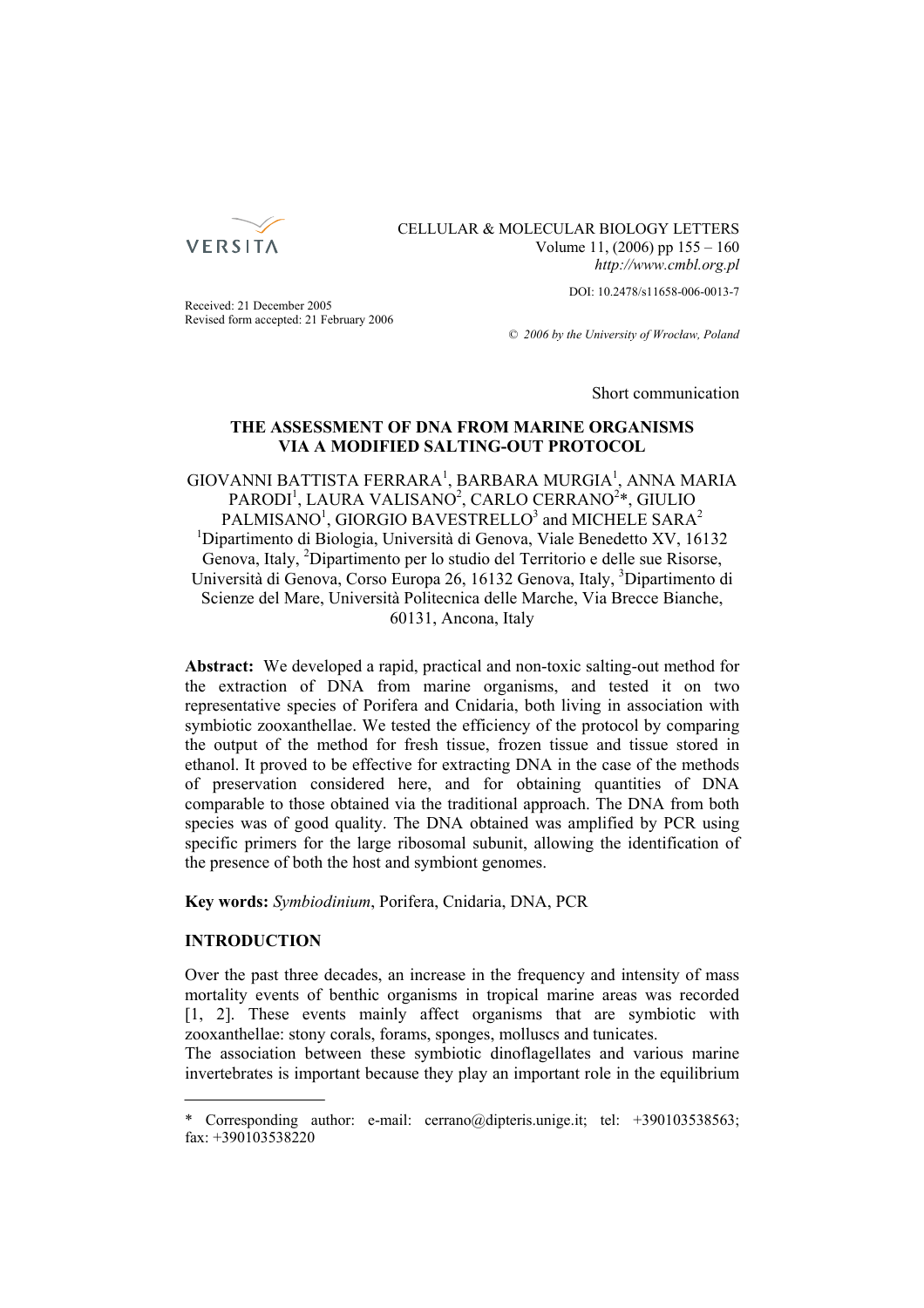of coral reef ecosystems [3, 4]. Therefore, the characterization of symbiotic zooxanthellae and the determination of their distribution could be a strong step forward in understanding how these associations react to climate change [5, 6] and evaluating the evolution of coral reefs from a new perspective [7-9]. The zooxanthellae belong to the genera *Symbiodinium* and *Gymniodinium*, although their taxonomy is still a matter of debate. The application of molecular techniques permitted remarkable progress in the study of symbiotic relationships, yielding the possibility to identify and discriminate between species with strictly correlated genotypes. To date, marine invertebrate DNA extraction has always been performed via the traditional method with phenolchloroform [10-13], or using particular extraction kits [14-16]. The aim of this study was to individuate a rapid, practical and non-toxic method for the extraction of DNA from marine invertebrates. We therefore developed a modified version of the salting-out method [17], which had proved efficacious not only in human research [18]. This method allowed us to effectively extract DNA from marine organisms in a simple and rapid way, without using toxic substances or expensive kits. Since our scientific interests are focused on Porifera and Cnidaria, for each group, we chose a representative species living in association with symbiotic zooxanthellae.

## **MATERIALS AND METHODS**

Specimens of *Cliona viridis* (Schmidt, 1862) (Porifera, Demospongiae) and *Eunicella singularis* (Esper, 1791) (Cnidaria, Octocorallia), were collected by scuba diving in the Marine Protected Area of Portofino (Ligurian Sea, Italy). All the specimens were transported in sea water to the laboratory for DNA extraction, and divided into three groups. One group was processed fresh, one was fixed in 70% ethanol, and the third was frozen at -20ºC. Tissue from specimens of *C. viridis* was sampled below the ectosomal surface to avoid epibionts. All the samples were weighed, cut into small fragments and processed for DNA extraction by the following modified salting-out method. 200 mg of each sample was put into 3 ml of Buffer A solution (SDS 20%, EDTA 5 mM, Tris-HCl 10 mM) with 0.3 μl of proteinase K (10 μg/ml) and incubated for three hours at 56ºC to lyse the host and symbiont cells. Proteins were precipitated in saturated CH<sub>3</sub>COONa 6.1 M, with 1 ml added for each 4 ml of lysate. Due to the small quantity of DNA expected, we used CH<sub>3</sub>COONa instead of NaCl to effectively precipitate the proteins. The samples were centrifuged for 20 min at 3500 rpm (10,000 g). Two volumes of 99.5% cold ethanol were added to each supernatant sample to precipitate the total genomic DNA. Cold ethanol, also precipitating DNA, was used instead of isopropanol to avoid the use of toxic compounds and to facilitate salt eliminations that do not precipitate with DNA. The samples were stored at -20  $\pm$  1°C for 30 min and then centrifuged for 30 minutes, 4500 rpm (12,000 g), at  $4 \pm 1$ °C. The DNA pellets were dried for 10 min, resuspended in 250-500 μl of sterile distilled water, and then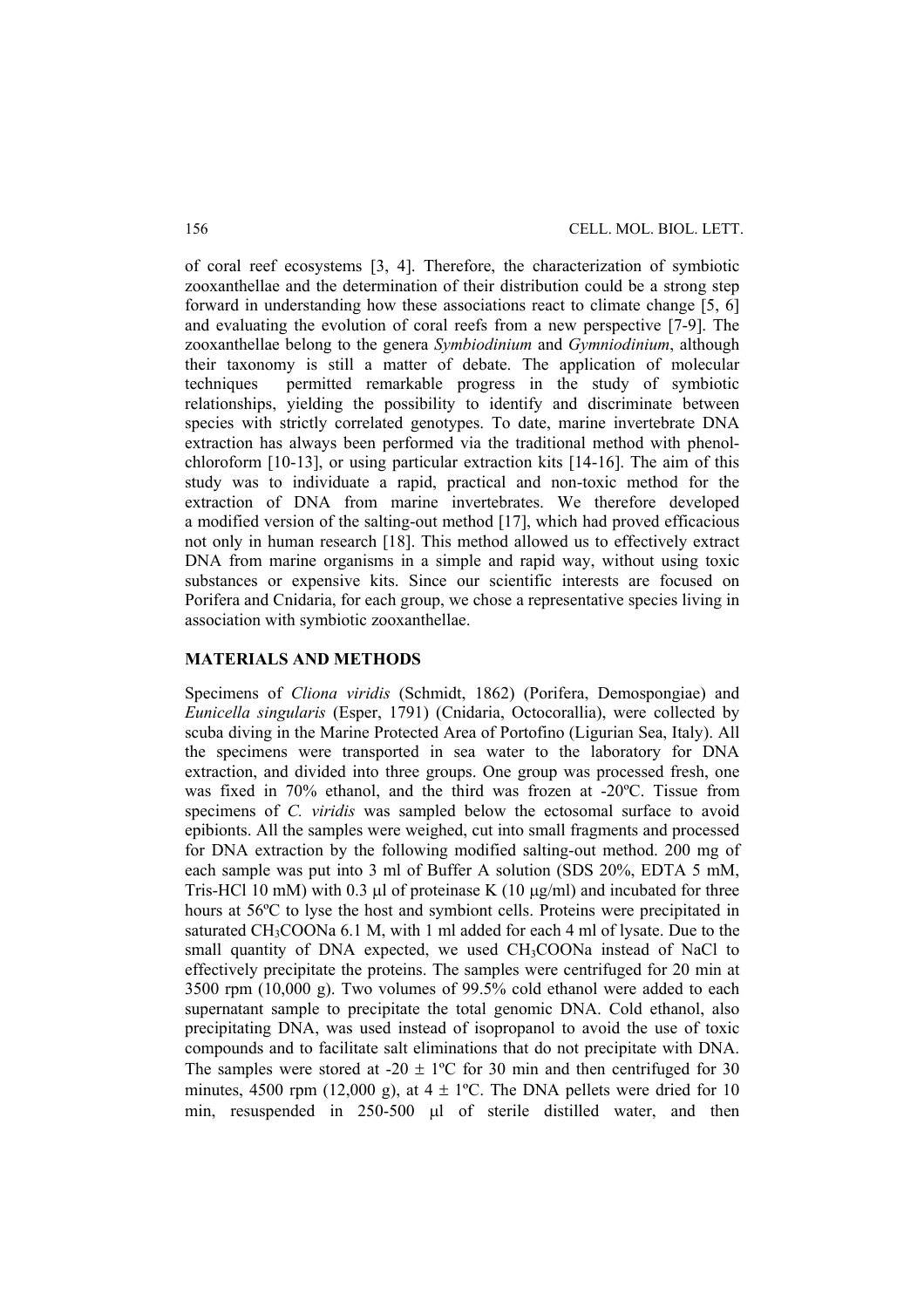spectrophotometrically assessed. The DNA quality was checked on a 1.5% agarose gel in TAE electrophoresis buffer 2x.

Statistical analyses were performed on the quantity of DNA extracted. The return data was log transformed to make the assumptions of analysis of variance, and was analysed with ANOVA. Due to the heterogeneity of variance, P<0.01 was choosen as the basal level of significance, as per Underwood [19]. Moreover, we performed the Tukey Test to make a multicomparison analysis on the return of the method with regard to the different storage methods.

To identify and characterize the host and symbiont genomes, the large ribosomal subunit (LSU rDNA) was amplified using the following specific primers: forward LS-1.3 5'-CGCTGAAATTAAGCATATAAGTAAG-3' and reverse LS-1.5 5'-AACGATTTGCACGTCAGTATC-3' (Wilcox, 1998). PCR reactions were carried out in a final volume of 25 μl including 50 ng DNA, 1X PCR Buffer II (Applied Biosystems),  $MgCl<sub>2</sub>$  (2mM) (Applied Biosystems), DMSO, dNTPs (1.2 mM) (Boehringer Mannheim), LS 1.3 and LS 1.5 (6 picoMoles each), and 1 U Ampli Taq DNA Polymerase (Applied Biosystems). The PCR conditions were as follows: initial denaturation for 2 min at 94ºC, 35 cycles consisting of 92 $^{\circ}$ C for 45 s, 55 $^{\circ}$ C for 1 min, 72 $^{\circ}$ C for 1.30 min, 72 $^{\circ}$ C for 7 min, and a final extension at 4ºC for 10 min. To selectively amplify only the symbiont's LS, we further developed a specific PCR reaction carried out in a volume of 25 μl using the same above conditions, but with an annealing temperature of 58 $\degree$ C for 30 s. The results of PCR were visualised on 1.5% (w/v) agarose gel in TBE electrophoresis buffer 2X.

The two bands obtained from the LS amplification were separated and purified from the gel using a Microcon YM-50 filter (Millipore, Amicon) following the manufacturer's instructions. Sequencing reactions were performed in both directions using LS-PCR primers and an ABI PRISM Dye Terminator Cycle Sequencing Ready Reaction Kit (PE Applied Biosystems) under the following conditions: primer 3 pM, Millipore-mix, Millipore-Buffer; initial denaturing period of 96ºC for 1 min, 25 cycles consisting of 96ºC for 10 s, 60ºC for 4 min, and a final extension period at 4ºC. The sequences were purified with 2 μl EDTA 125 mM and 2 μl sodium acetate 3 M, and transferred into 100 μl 100% ethanol. The samples were vortexed and stored for 20 minutes at -20ºC, and then the sequences were centrifuged at 13000 rpm, for 30 min at 4ºC. 14 μl formamide was added to the sequences before transferral onto plates for sequencing. The sequence identities were analysed using BLAST software in the Genebank (www.ncbi.nlm.nih.gov).

#### **RESULTS AND DISCUSSION**

The characterization of symbiotic zooxanthellae, which are associated with different marine invertebrates, could highlight how this association reacts to environmental modifications. Applying molecular techniques greatly facilitated the study of the symbiotic relationships, yielding the possibility to identify and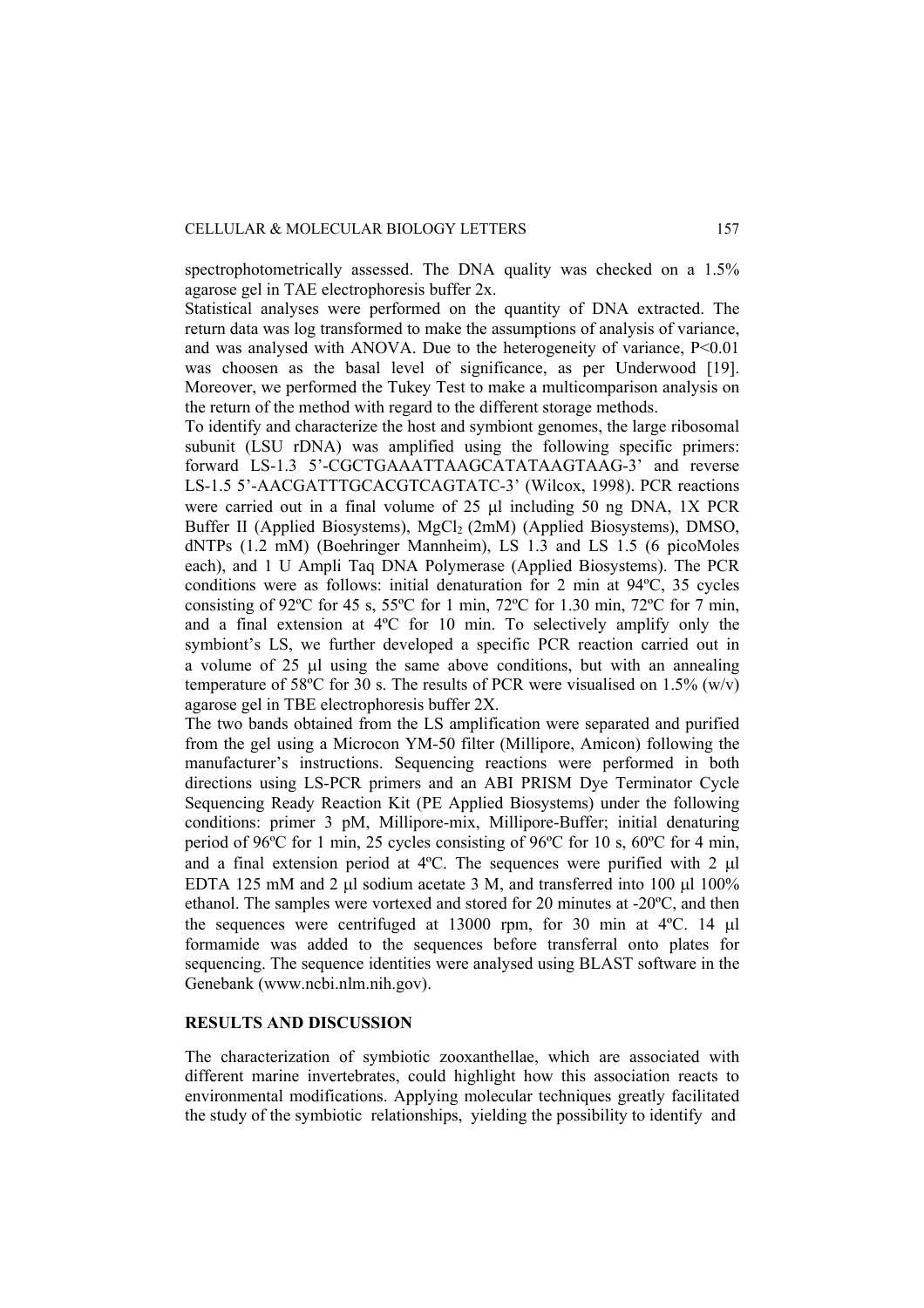

Fig. 1. The efficiency of the Salting Out Method.



Fig. 2. Gel electrophoresis of LS PCR products. 1-3. *E. singularis* samples. 2-4. *C. viridis* samples; a- host's ribosomal large subunit, b - symbiont's ribosomal large subunit, c - symbiont's ribosomal large subunit obtained by selective PCR

discriminate between species with strictly correlated genotypes. The modified salting-out method of extraction allowed us to obtain a good concentration of genomic DNA from all the samples analysed, whether fresh, frozen or stored in ethanol, with a good ratio of DNA to proteins. Quantitatively, we extracted 289.3 ng/μl from fresh samples of *C. viridis* and 404 ng/μl from fresh samples of *E. singularis*; 473.6 ng/μl from frozen samples of *C. viridis* and 210.35 ng/μl from frozen samples of *E. singularis*; and 243.85 ng/μl from samples of *C. viridis* stored in ethanol and 118.33 ng/μl from samples of *E. singularis* stored in ethanol (mean values) (Fig. 1). By using this method, it was possible to get DNA from both of the hosts and their symbionts from all the samples. The DNA obtained by this method was efficiently obtained in quantities comparable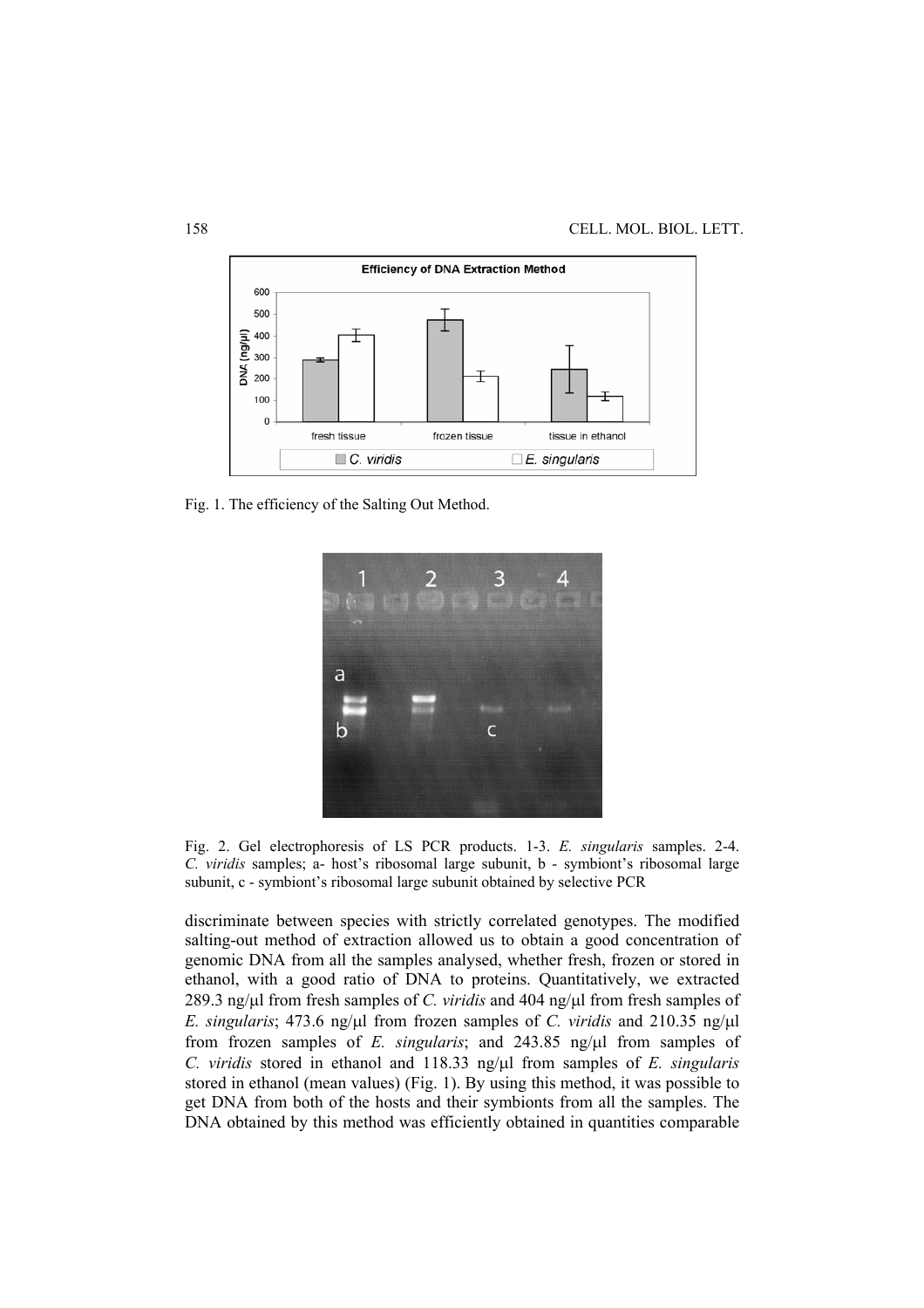to those obtained with the traditional method, and the 260/280 ratios were 1.8- 2.0, indicating the good quality of the DNA extracted. Such a method gives rise to only small variances in DNA quantity, mainly depending on the species (ANOVA P<0.01). Considering the same weight of tissue, both the sponge and the gorgonian showed a high return of DNA extracted, even if the latter always yielded lower values, probably due to the different tissue to skeleton ratio of the two species, which is lower in *E. singularis* owing to its heavy proteinaceous scleraxis. Occasionally, some differences were found depending on the method of tissue storage (ANOVA  $P \le 0.01$ ): fresh and frozen samples gave higher levels of DNA than the samples stored in ethanol (Tukey Test P<0.05). Although sponge and gorgonian tissue are structurally different, the method proved to be effective for both host groups in the case of all the methods of storage used. Therefore, it can be considered very appropriate for the extraction of DNA from marine invertebrates. Moreover, unlike traditional phenol-chloroform extraction, the developed protocol permitted the practical extraction of DNA not with toxic reagents but only with salting solutions, and was very cheap compared to the commonly used and expensive extraction kits. The DNA obtained always proved to be amplifiable by PCR, and using LS-specific primers, we identified the presence of both host and symbiont genomes. PCR amplifications of LS allowed us to obtain two distinct bands of different molecular weight that were sequenced and blasted. The high band always identified the host (Fig. 2a), *C. viridis* or *E. singularis*, as per the original samples, and the low band (Fig. 2b) always identified the symbiont, belonging to *Symbiodinium microadriaticum* or *Symbiodinium* sp. Type A.

A modified amplification of the symbiont's large ribosomal subunit allowed us to obtain a single band (Fig. 2c) of the same molecular weight as the low band obtained with the previous PCR amplification (see Fig 2b), which was always identified after sequencing as *Symbiodinium microadriaticum* Freudenthal or *Symbiodinium* Type A.

### **REFERENCES**

- 1. Glynn, P.W. Coral reef bleaching in the 1980s and possible connections with global warming. **Trends Ecol. Evol.** 6 (1991) 175-179.
- 2. Hayes, M.L., Bonaventura, J., Mitchell, T.P., Prosper, J.M., Shinn, E.A., Van Dolah, F. and Barber, R.T. How are climate and marine biological outbreaks functionally linked? **Hydrobiologia** 460 (2001) 213-220.
- 3. Muller-Parker, G. and D'Elia, C.F. Interactions between corals and their symbiotic algae. In: **Life and Death of Coral Reefs** (Birkeland, C. Ed.) Chapman & Hall, New York., 1997, 96-113.
- 4. Wakefield, T.S., Farmer, M.A. and Kempf, S.C. Revised description of the fine structure of in situ "zooxanthellae" genus *Symbiodinium*. **Biol. Bull.** 199 (2000) 76-84.